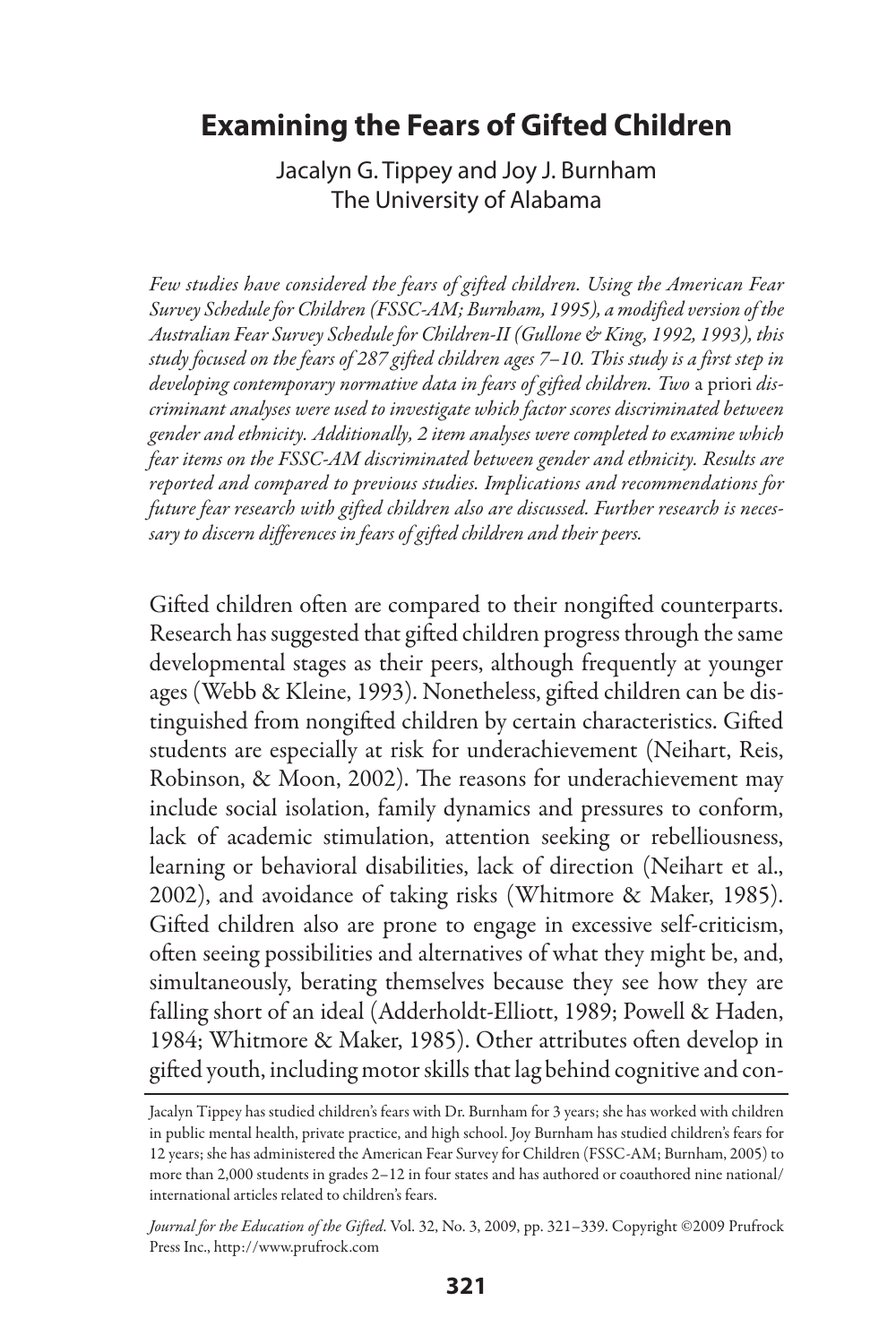ceptual abilities (Webb & Kleine, 1993), the desire to organize people and things, the need to invent complex games, and attempts to organize playmates (Adderholdt-Elliott, 1989; Powell & Haden, 1984).

## **Fears of Gifted Children**

Research on the fears of gifted children is sparse, very general in nature, and is dated. Only four fear studies on gifted children in more than 100 years of fear research were found by the authors (i.e., Jersild & Holmes, 1935a, 1935b; Maurer, 1965; Stevenson, Batten, & Cherner, 1992; Wolman, 1978). Historically speaking, Jersild and Holmes (1935a, 1935b), the first researchers to publish information pertaining to the fears of gifted youth, established that gifted children develop fears earlier in life and overcome their fears at a younger age. In the 1960s, Maurer added another perspective to research examining fears in gifted youth by postulating that motivational and maturational factors impact fear development of gifted children. More than 40 years after Jersild and Holmes' (1935a, 1935b) seminal studies, Wolman posited that gifted children move through the normal developmental stages of fear (e.g., "fear of darkness" and "strangers" in the early years to "nuclear war" and "political issues" in adolescence), nonetheless at an accelerated rate in comparison to nongifted children. Wolman also noted that gifted children were typically more aware of real dangers than their peers. Similar to Jersild and Holmes' (1935a, 1935b) work, Wolman concluded that gifted children (i.e., over age 6) had fewer fears than nongifted children. Generally, within the limited fear research available, researchers have found differences between gifted and nongifted children. For instance, Maurer, Stevenson et al., and Wolman identified factors (i.e., genetic influence, intelligence, motivation, maturity) that contribute to the fear differences found between gifted and nongifted children. However, more focus on fear comparisons between gifted and nongifted children is essential.

Research has strongly indicated that gifted children think and behave differently than their peers (Gross, 1993; Hébert & Speirs Neumeister, 2003; Piechowski, 1991; Webb, Gore, Amend, & Devries, 2007). For example, the qualities of moderately to exceptionally gifted children include early moral concern, the ability to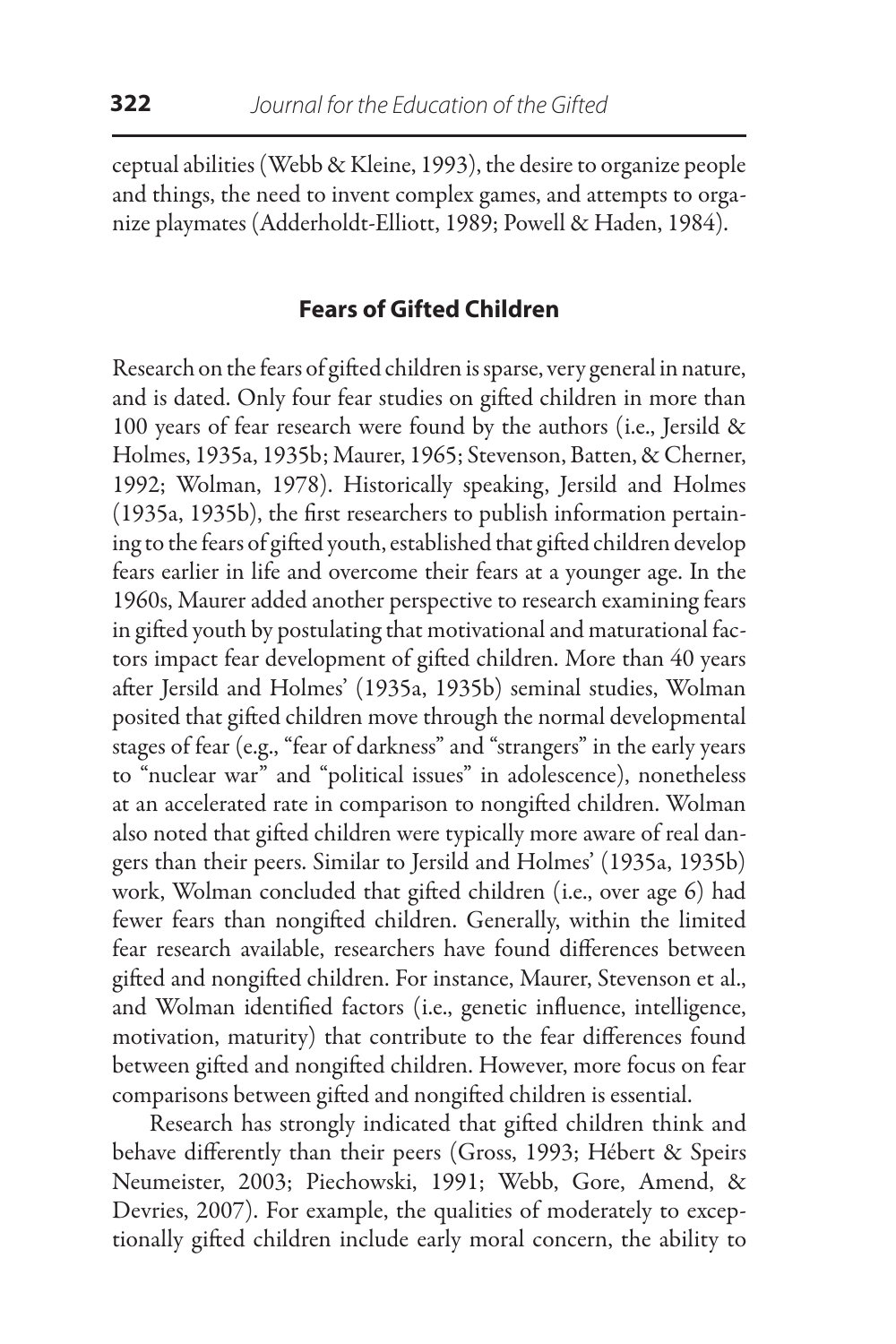distinguish many sides of a question, allegorical thinking, intellectual curiosity, fascination with ideas and words, and a need for precision (Hébert & Speirs Neumeister, 2003; Silverman, 1995). In comparison to their nongifted peers, gifted children have been reported to develop asynchronously, excessively criticize themselves, avoid risktaking, experience higher levels of emotional intensity than their peers, and be more sensitive to rejection by peers (Silverman, 1995).

#### *Gender*

Gender differences have been commonly found in fear studies for decades, yet little is known about gender differences in fears of gifted children. In the general population of children, girls have consistently reported greater fear intensity than boys (Bamber, 1974; Burnham, 1995, 2005; Cooley-Quille, Boyd, Frantz, & Walsh, 2001; Gullone & King, 1993, 1997; Ollendick, 1983; Ollendick, Matson, & Helsel, 1985; Scherer & Nakamura, 1968). Girls also have reported greater numbers of fears than boys (Bamber, 1979; Burnham & Gullone, 1997; Gullone & King, 1993; King, Mulhall, & Gullone, 1989; Lapouse & Monk, 1959; Scherer & Nakamura, 1968).The rationale for the differences in gender has been discussed in a few studies. For instance, Gullone and King (1993) and Ginsburg and Silverman (2000) proposed that differences in fearfulness between boys and girls may be influenced by dissimilar societal expectations of boys and girls. In other words, from this standpoint, boys may hide fears, while girls may be more frank and open about fears.

Boys and girls have been found to have different fear content in studies. Girls have been found to be more fearful of the dark; strange sights; sounds; objects or persons; being kidnapped, robbed or killed; dirt; and animals (Gullone & King, 1993). In contrast, boys have been found to be more fearful of stimuli including harm, bodily injury, school failure, nightmares, and imaginary creatures (Bamber, 1974, 1979; Cummings, 1944; Jersild & Holmes, 1935a; Jersild, Markey, & Jersild, 1933; Lapouse & Monk, 1959; Poznanski, 1973; Pratt, 1945; Winker, 1949). In using discriminant analysis for the first time in a fear study, Gullone and King (1993) reported that girls scored higher on all of the fear items, indicating that the following fears most strongly discriminated between girls and boys: "rats," "spi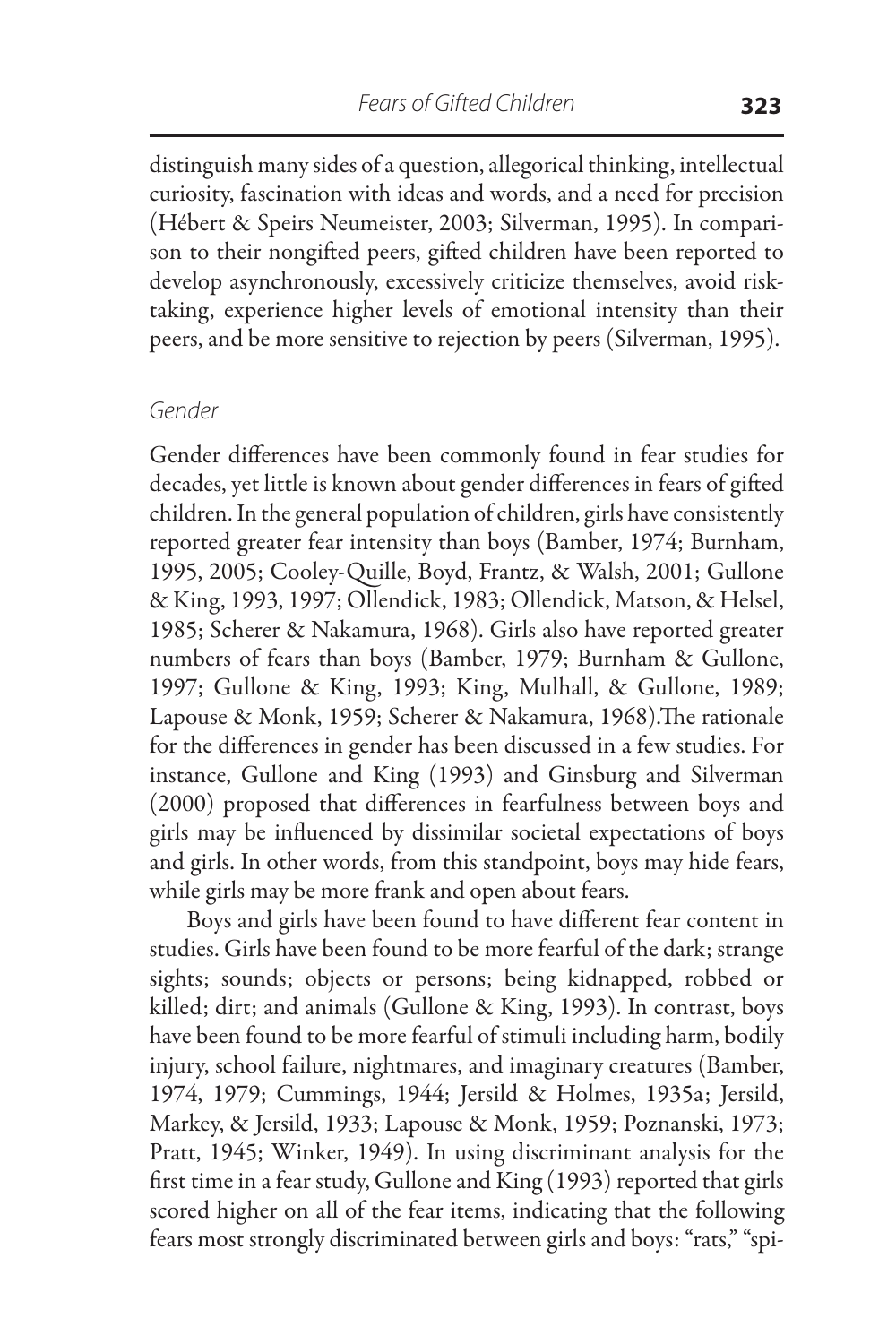ders," "snakes," "mice," "creepy houses," "being alone," and "having bad dreams."

## *Culture*

Commonalities have been found in the prevalence and patterns of fears among children in different cultures and countries. For example, Burnham and Gullone (1997) found common fears as well as consistencies in age and gender across the U.S. and Australia. Studies have found similarities in the number of fears (i.e., average of 14 fears reported by children) across two countries (i.e., U.S. and Australia; Ollendick, King, & Frary, 1989). Other studies also have found similar results across nationalities (Ollendick et al., 1989; Ollendick, Yang, Dong, Xia, & Lin, 1995; Ollendick, Yang, King, Dong, & Akande, 1996; Shore & Rapport, 1998).

Differences in fears also have been found that are reflective of cultural norms (Ollendick et al., 1996). To illustrate, researchers have suggested that children raised in cultures favoring inhibition, conformity, and obedience will have increased internalizing behaviors (i.e., fear, anxiety, depression, fears of social judgment; Dong, Yang, & Ollendick, 1994; Ollendick et al., 1996). In addition, children from cultures with more restrictive parenting styles, such as Nigeria, Asia, Hawaii, and the Philippines, endorsed fears at higher levels than American, Australian, and Chinese youth (Ollendick et al., 1996; Shore & Rapport, 1998).

## *Ethnicity*

To date, only one study was found that examined ethnicity across the three largest racial groups in the U.S. Burnham and Lomax (in pressa) compared White, Black, and Hispanic American children and found White elementary children had significantly higher school/ family related fears than Black elementary children. Conversely, Black children had significantly higher animal fears than White children.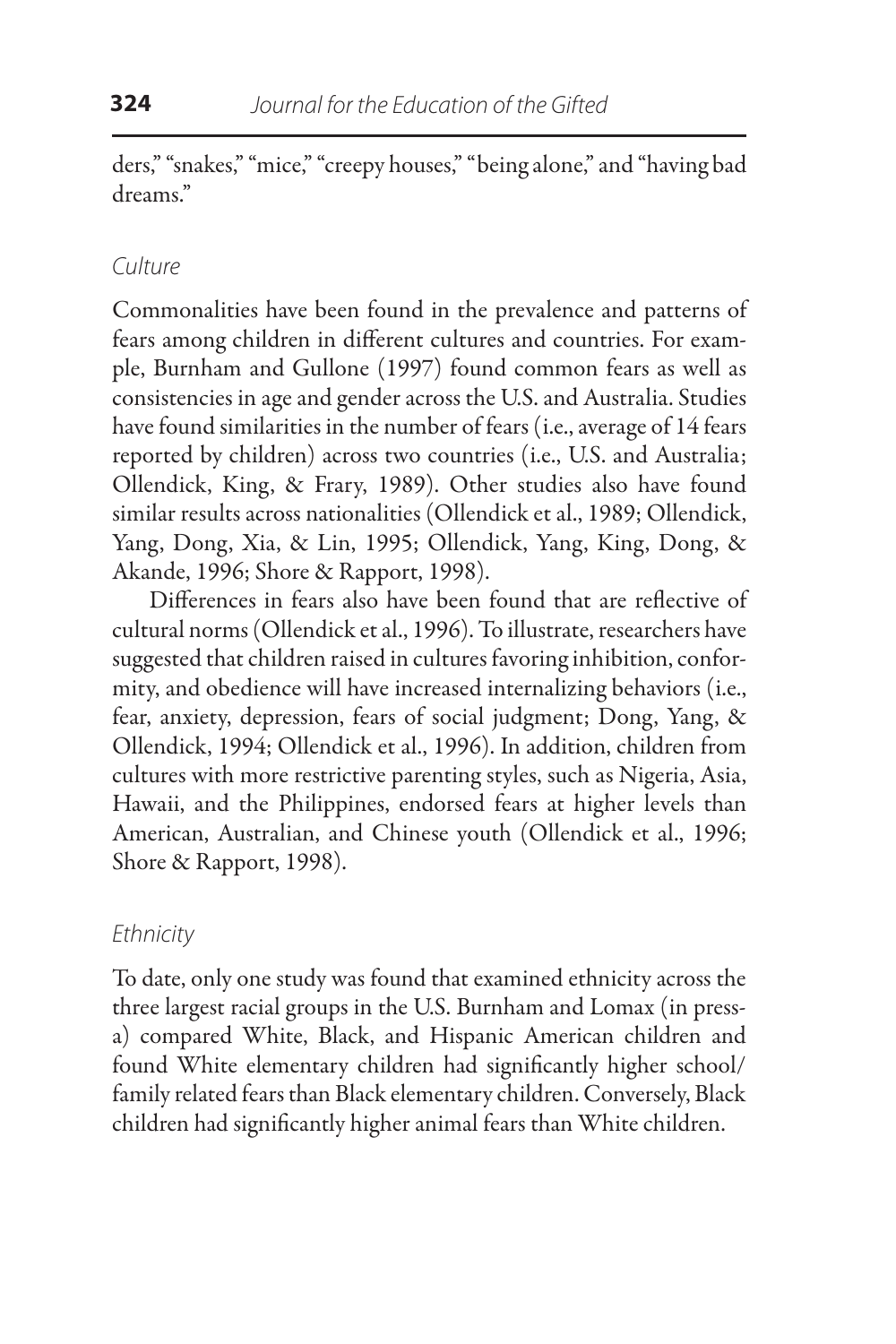## *Socioeconomic Factors*

Children from low-income families have been found to report greater fear intensity and fear frequency and a higher number of fears (Cooley-Quille et al., 2001; Croake, 1969; Erol & Sahin, 1995; Sidana, 1967). These findings were consistent across culture, ethnicity, and geographic locale (Cooley-Quille et al., 2001; Erol & Sahin, 1995). Graziano, DeGiovanni, and Garcia (1979) projected that the fears of low socioeconomic status (SES) children indicate that they perceive their environments as more hostile and dangerous than their middle or upper SES peers. For example, fears that are more characteristic of lower SES children include animals, strange people, being abandoned by parents, death, violence, and policemen. On the other hand, fears of heights and health concerns dominated middle and upper SES children (Angelino, Dollins & Mech, 1956; Bamber, 1974; Jersild & Holmes, 1935a; Jersild et al., 1933; Nalven, 1970).

## **The Current Study**

This study sought to fill the dearth of fear research on gifted children using the following methods: (a) Discriminant analysis to compare which factor scores on the American Fear Survey Schedule for Children (FSSC-AM) discriminated between gender and ethnicity, and (b) item analysis to determine which items on the FSSC-AM discriminated between gender and ethnicity. The four hypotheses were (a) factor scores on the FSSC-AM will discriminate between gender for gifted boys and girls aged 7–10, similar to the Fear Survey Schedule for Children-II (FSSC-II; Gullone & King, 1993); (b) fear items on the FSSC-AM will discriminate between gender for gifted boys and girls aged  $7-10$ , similar to the FSSC-II (Gullone & King, 1993); (c) factor scores of the FSSC-AM will discriminate between ethnicity for gifted boys and girls aged 7–10, similar to the FSSC-AM (Burnham & Lomax, in press-a, in press-b); and (d) fear items on the FSSC-AM will discriminate between ethnicity for gifted boys and girls aged 7–10, similar to the findings of Burnham and Lomax (in press-b).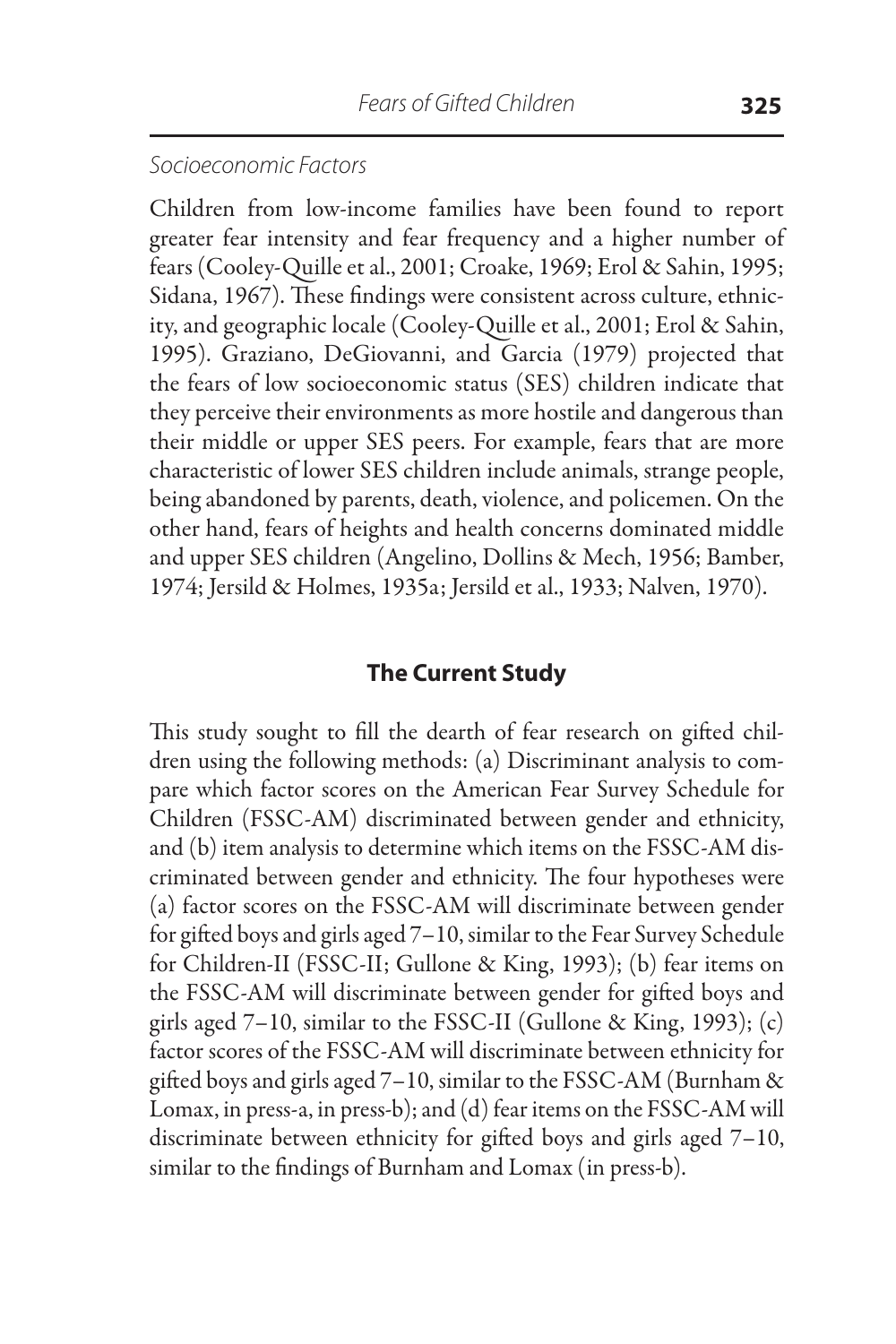## **Method**

## *Participants*

Two hundred eighty-seven gifted children participated in this study (i.e., 172 females; 115 males). This research utilized a convenience sample. The racial breakdown was as follows: 73.9% White (*n* = 212), 23.7% Black, (*n* = 68), 0.7% Hispanic (*n* = 2), 0.7% Asian (*n* = 2), and 1.0% American Indian  $(n = 3)$ . Children between ages  $7-10$ participated in the study. The age breakdown was as follows: 7 years (*n* = 12), 8 years (*n* = 76), 9 years (*n* = 98), and 10 years (n = 101). Specific recruiting methods are described in the Procedure section.

## *Instrument*

This study used the FSSC-AM (Burnham, 1995) for data collection. The FSSC-AM is a self-report measure of fear among children and adolescents aged 7–18 and has demonstrated high internal consistency throughout its development and use with varying populations (Burnham & Gullone, 1997; Gullone, Cummins, & King, 1996; Gullone & King, 1992, 1993). The FSSC-AM was adapted from the Australian FSSC-II (Gullone & King, 1992, 1993) and modified for use with American children; Burnham (1995, 2005) added 20 contemporary fear additions (e.g., "being raped," "terrorist attacks") and renamed the instrument the FSSC-AM. Burnham and Gullone (1997) found that the factor structure for the FSSC-II when administered to American youth closely resembled the factor structure reported for Australian youth.

The FSSC-AM contains 98 items (i.e., 3 items are omitted for children in the second through sixth grades. The omitted items are "being raped," "getting pregnant," and "voodoo/satanic cults"). The fear items are rated on a 3-point scale (i.e., 1 *= not scared,* 2 = *scared,* and 3 = *very scared*). The FSSC-AM is read aloud to children in the second and third grades. The instrument takes approximately 15–30 minutes to administer, depending on the age and reading level of the students.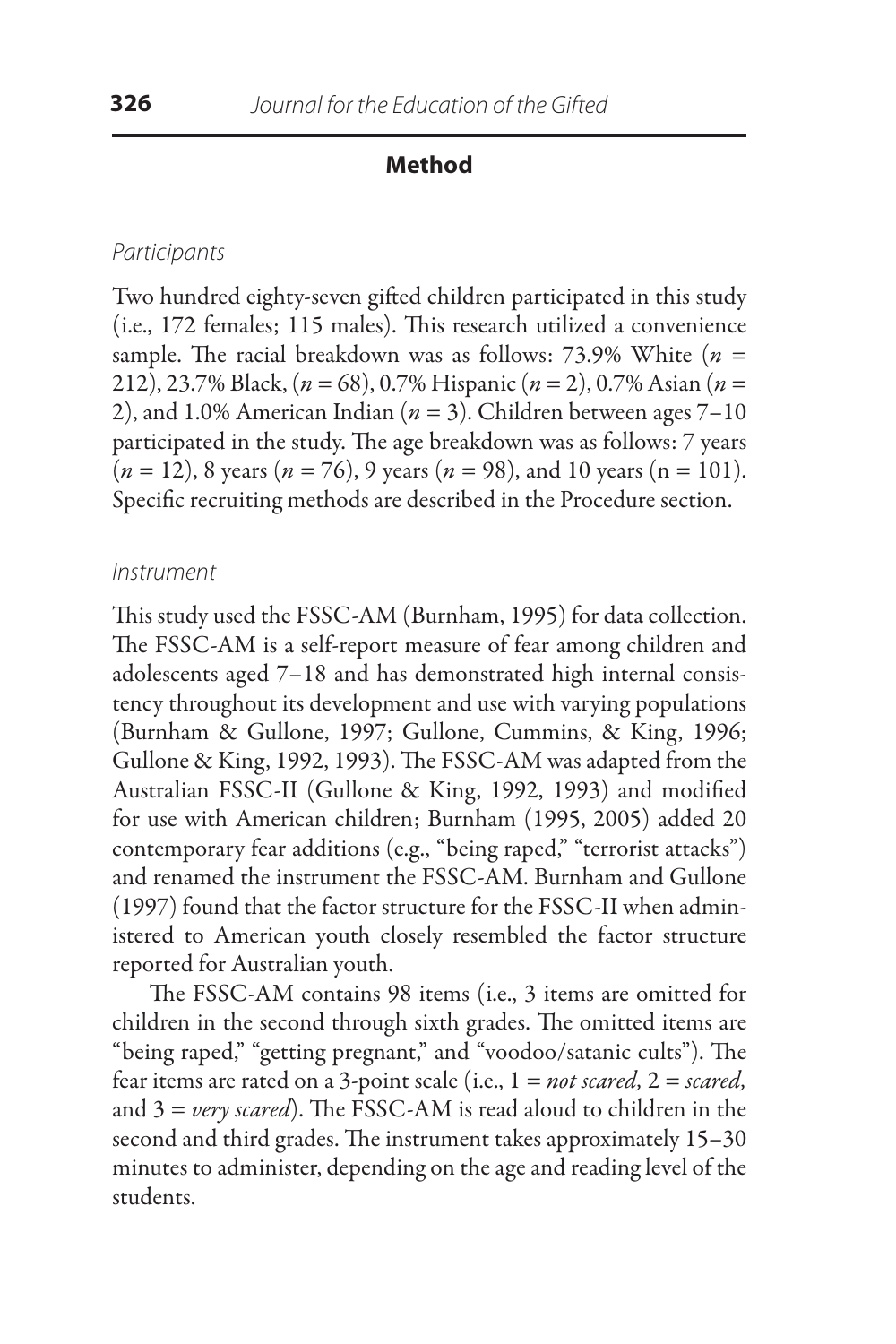## *Procedure*

Data collection and examination of variables followed the procedures of Gullone and King (1992, 1993). After Institutional Review Board (IRB) approval, three school systems agreed to participate in the study. To determine if students met the gifted criteria, followup phone calls were made to the three school systems that agreed to participate. Phone conversations between the researcher and the special education coordinator involved discussing the logistics for the administration of the FSSC-AM, directions for contacting participants, and arranging a convenient time for the researcher to complete the study. Parental informed consents were sent home with the students who were identified as gifted by their respective school systems.

For the purpose of this study, the definition for *gifted* was as follows. Giftedness, as defined by the state in which this study was conducted, was determined by an eligibility committee that considered two pathways for qualification for the gifted program. The first pathway automatically determined a student to be eligible for gifted services if the composite score obtained on an intelligence test administered by a licensed practitioner was 130 or above or the score obtained on the Torrance Tests of Creative Thinking was at or above the 97th national percentile. The second pathway used to determine eligibility included reviewing a combination of aptitude, achievement, and personality characteristics associated with giftedness. Appendix A presents the worksheet and the point chart used to identify students through the second pathway. The worksheet was used to assign points ranging from 0 to 5 in (a) aptitude on an individual or group test of intelligence or creativity; (b) gifted behaviors from a behavioral rating scale measuring personality characteristics associated with giftedness as completed by a classroom teacher; and (c) three indicators of achievement at the gifted level (i.e., test scores, grades, work samples, portfolios demonstrating leadership or motivation). If a student earned a total score of 17 points or greater on the combination of aptitude, personality characteristics, and achievement, he or she was determined to be eligible for gifted services.

After arranging a convenient time and date with the gifted teacher at the three respective school systems, the researcher administered the FSSC-AM in a group setting during the time set for gifted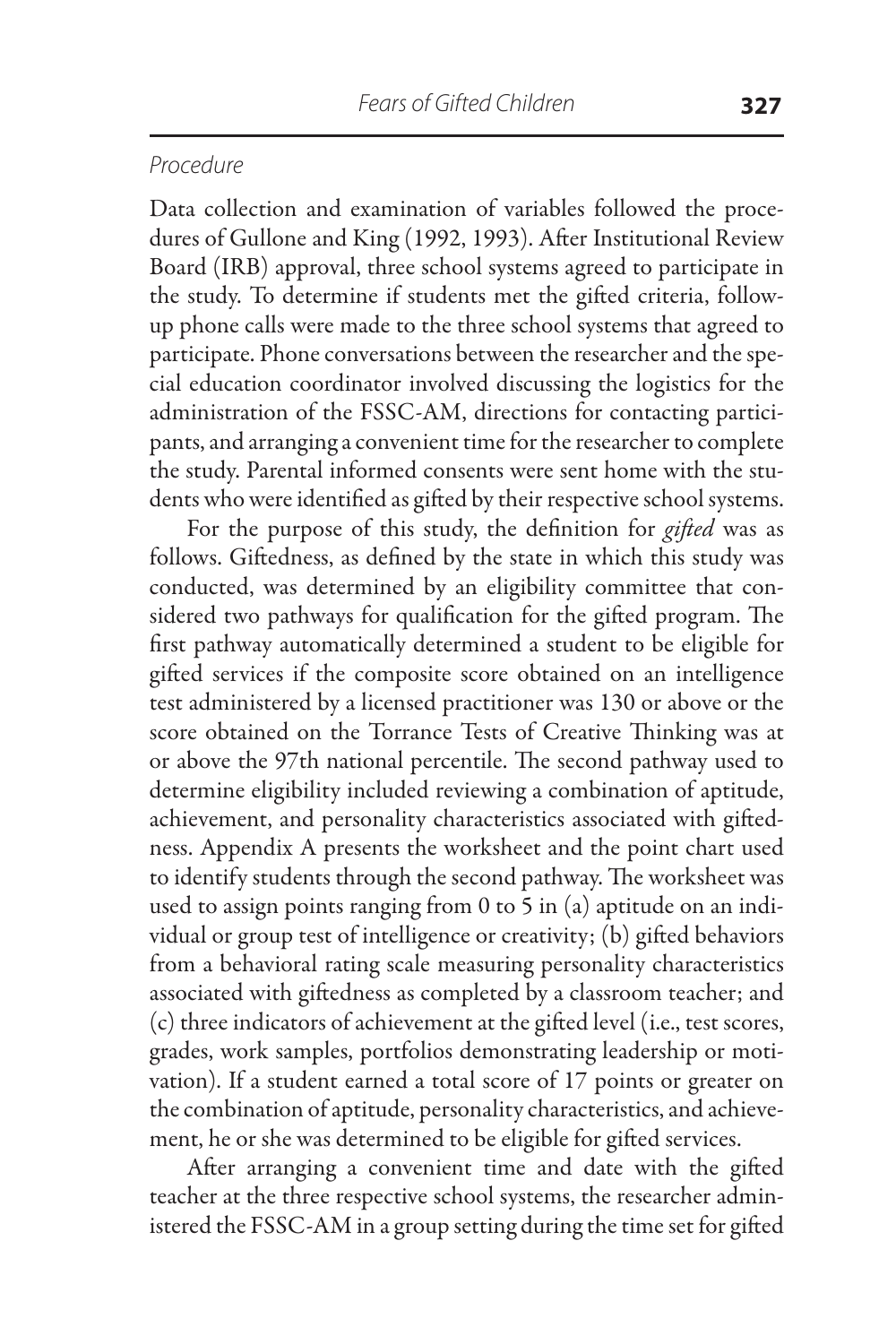instruction. Prior to administration of the FSSC-AM, each gifted student returned the signed parent informed consent and assented to be a participant. The assent form provided the participants with the opportunity to write "yes" if they were willing to participate and "no" if they chose to decline. All eligible gifted children chose to participate in the study. Data were collected by the researcher and the classroom teacher. The children were directed to read each item on the FSSC-AM and to place a check mark or "x" in front of the word that most adequately described their level of fear (*not scared*, *scared*, *very scared*). The researcher emphasized that there were no right or wrong answers on the FSSC-AM and that the students should not be concerned about other participants' responses. The FSSC-AM was read aloud to students in grades 2–3; older students worked independently. The researcher assisted with all questions by participants as they arose.

## *Data Analysis*

This study design was ex post facto, utilizing the FSSC-AM. The present study was designed to investigate the fears of gifted children, ages 7–10. The independent variables were gender and ethnicity. The dependent variable, fear, was measured by the FSSC-AM. *A priori* discriminant analyses were used to assess factor scores and fear items that differentiated gender and ethnicity of gifted children.

Sample size determination for discriminant analysis was based on work done by Stevens (1999) and Huberty (1994). Stevens suggested 20 subjects per group for discriminant analysis. Huberty recommended the minimum number of people in the smallest group to be at least five times the number of predictors. Based on research (Burnham, 2005; Burnham & Giesen, 2005; Gullone & King, 1993; Ollendick, 1983), a factor structure ranging from four to six factors was expected. Therefore, a sample size ranging from 80–150 was determined to be sufficient for this study. However, power and robustness were increased with a larger sample size.

A principal component analysis determined the same best-fit factor structure for gifted children ages 7–10 as Burnham (2005) found for elementary school children. Determining conditions for the principal component analysis included a scree plot and eigenvalue greater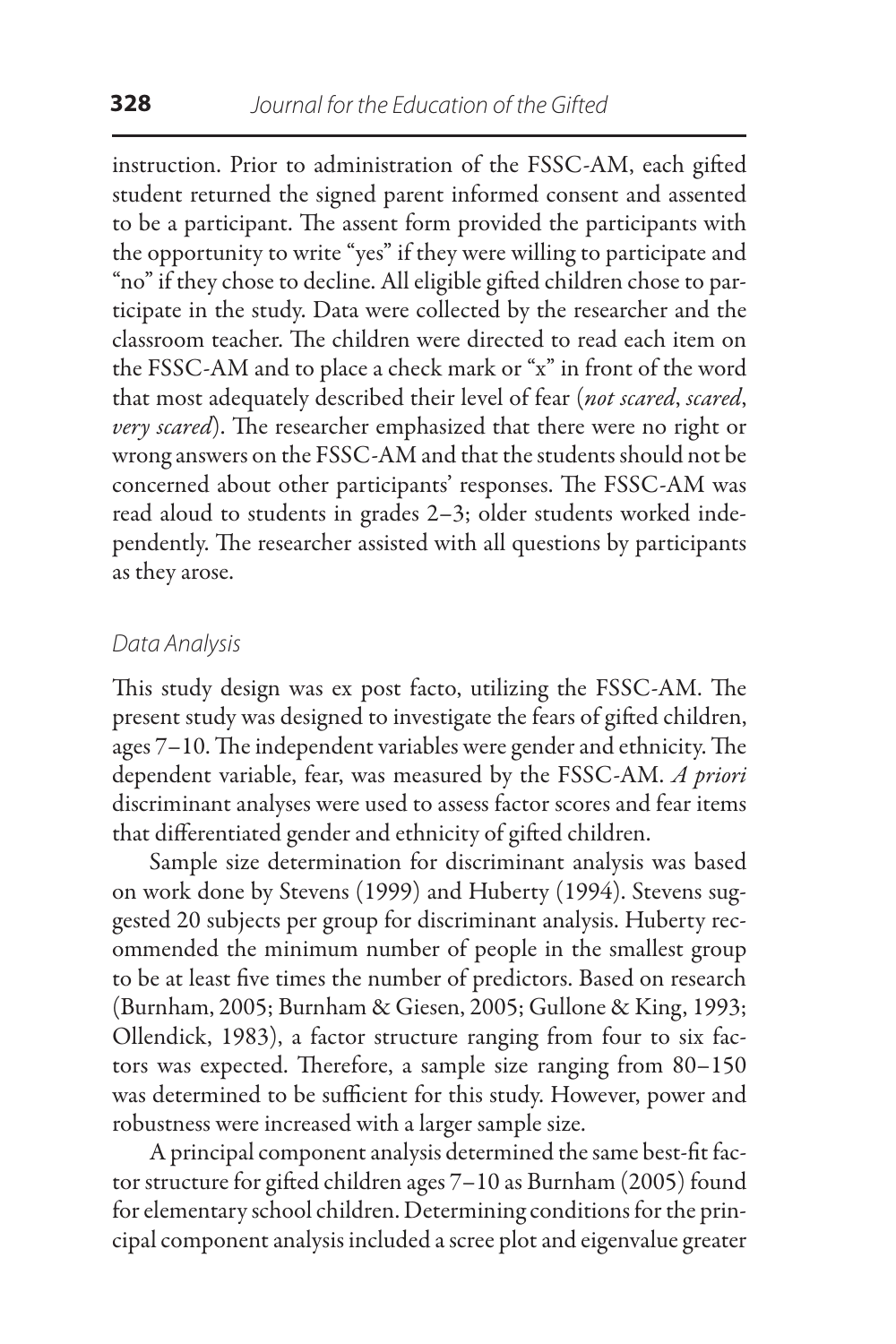than 1 criterion. Principal component analysis was run with four-, five-, and six- factor solutions using both oblimin and varimax rotations and based on results of past studies. On the basis of conceptual fit, interpretability, and previous studies (Burnham, 2005; Gullone & King, 1993), the five-factor solution was retained. The principal component analysis accounted for 42.77% of the total explained variance. The five factors that emerged in this study were: (a) Fear of Death and Danger, (b) Fear of the Unknown, (c) School/Social Stress Fears, (d) Animal Fears, and (e) Medical-Scary Fears.

#### **Results**

## *Gender Differences*

*A priori* discriminant analysis was used to investigate which factor scores discriminated between boys and girls, regardless of ethnicity. The discriminant function analysis for gender as a variable, Wilks' lambda  $(95) = 0.79$ ,  $p = .000$ , correctly classified 72.1% of the cases: 70.1% of the boys and 75.0% of the girls were classified correctly. The expected hit ratio, or the percent that would have been correctly classified by chance alone, was 41% for the boys and 59% for the girls. Two factor scores emerged discerning significant differences between the gifted boys and girls. Comparing the cutoff score of .46 to the standardized canonical discriminant function coefficients resulted in two factor scores differentiating between gifted boys and girls: Fear of Death and Danger (*M* = .66) and Animal Fears (*M* = .76).

Item analysis was conducted to determine which specific fear items contributed to the factor differences. Within the Fear of Death and Danger factor, six fear items were found to differentiate between gifted boys and girls. Girls obtained higher mean scores on the following items: "strangers" (girls' *M* = 2.20; boys' *M* = 1.68), "shootings" (girls'  $M = 2.63$ ; boys'  $M = 2.12$ ), "having to fight in a war"  $(girls' M = 2.66; boys' M = 2.22), "riots" (girls' M = 2.13; boys' M =$ 1.93), "being threatened with a gun" (girls'  $M = 2.82$ ; boys'  $M =$ 1.96), and "gangs" (girls' *M* = 2.15; boys' *M* = 1.67). For Animal Fears, "rats" (girls'  $M = 1.85$ ; boys'  $M = 1.21$ ) and "snakes" (girls'  $M =$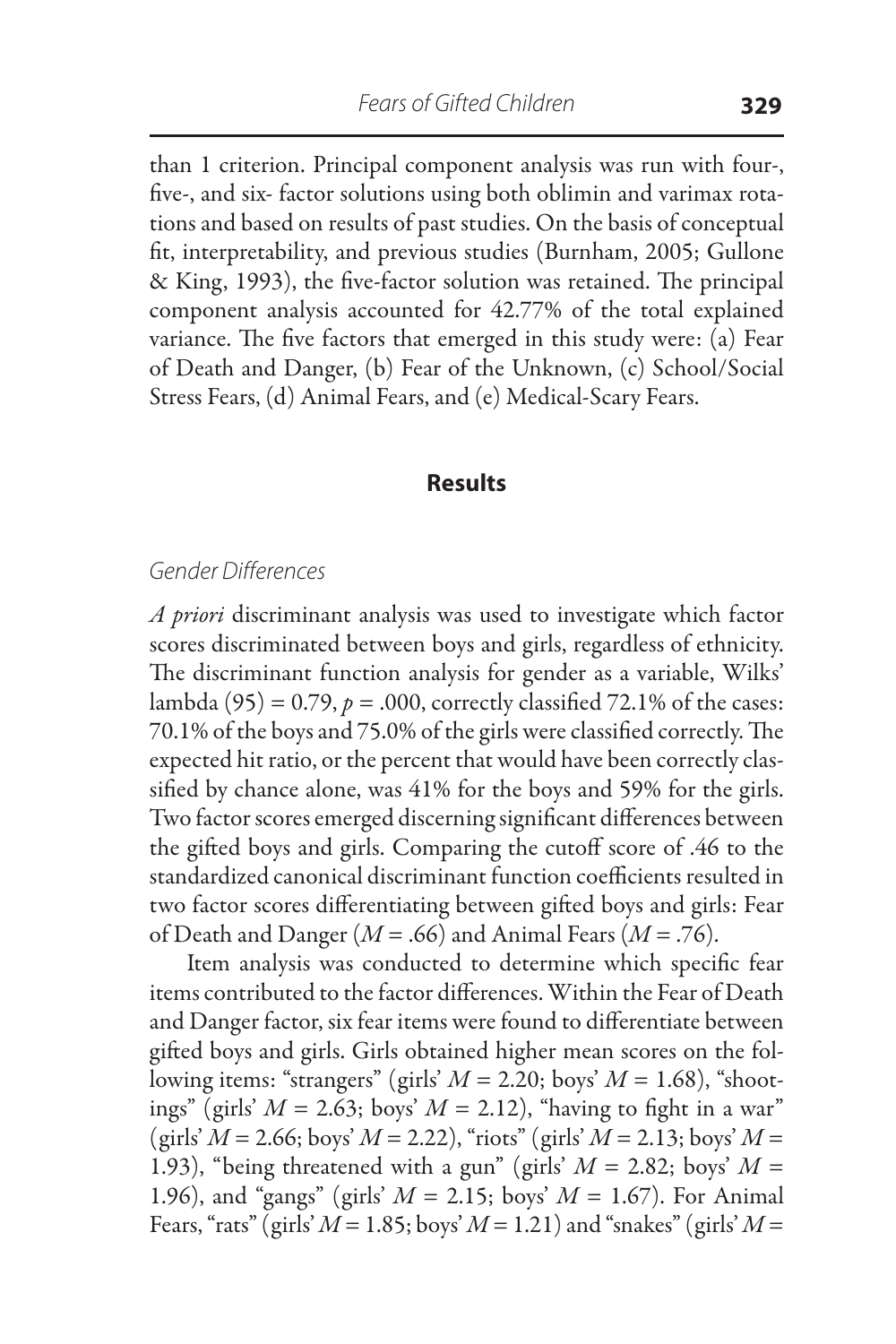2.24; boys'  $M = 1.59$ ) were found to differentiate between fears of gifted boys and girls.

## *Ethnicity*

*A priori* discriminant analysis was used to determine which factors differentiated between Black and White gifted children aged 7–10 (see Table 1). Not enough data were collected to analyze differences among other ethnicities. Approximately 79.4% of the cases were correctly classified, Wilks' lambda  $(95) = .80$ ,  $p = .000$ . These results were based on an analysis set that was not balanced in terms of numbers of participants of each race (White children = 135; Black children = 15). Further, the Black children in this study were recruited from schools with populations receiving high percentages of reduced or free lunch (80–95%), indicating low-SES status. Therefore, these results may not have correctly identified differentiating factors. The expected hit ratio, or the percent of children who would have had their ethnicity correctly classified by chance alone, was 76% for the White children and 24% for the Black children.

Nonetheless, the same factor scores that differentiated between genders (i.e., Fear of Death and Danger and Animal Fears) also differentiated between the Black and White gifted children. Item analysis was used to determine which fear items within these factor scores contributed to significant differences between the Black and White children. The item analysis revealed that within the Fear of Death and Danger factor, fear items contributing to differences between White and Black children included "strangers," "my parents separating or getting divorced," "getting an electric shock," "being in a fight," "myself dying," and "getting lost in a crowd." Within Animal Fears, item analysis also revealed specific fear items contributing to differences between Black and White children. The items were "rats," "tigers," and "lizards." The researcher has to assume that the significant differences found could be confounded. This is speculated because the significant differences also could be related to SES as much as ethnicity in this study (i.e., most of the Black children were from schools associated with low SES).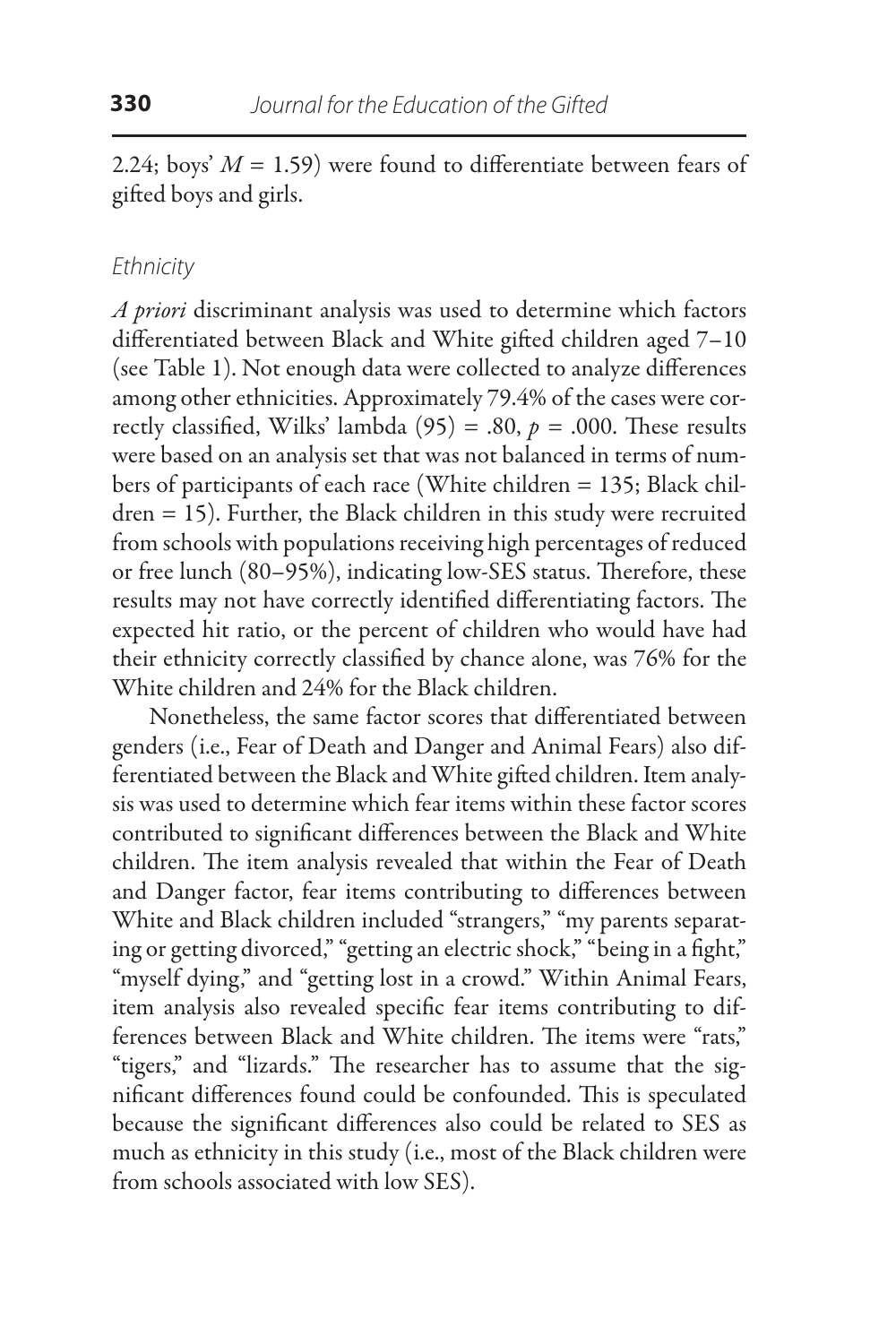### **Table 1**

## **Items Discriminating Between Ethnicities on the FSSC-AM**

| Fear of Death and Danger                  | $M$ (Black children) | $M$ (White children) |
|-------------------------------------------|----------------------|----------------------|
| Strangers                                 | 2.29                 | 1.90                 |
| My parents separating or getting divorced | 1.95                 | 2.23                 |
| Getting an electric shock                 | 2.59                 | 2.19                 |
| Being in a fight                          | 1.56                 | 1.74                 |
| Myself dying                              | 2.86                 | 2.47                 |
| Getting lost in a crowd                   | 2.02                 | 2.06                 |
| Animal Fears                              | $M$ (Black children) | $M$ (White children) |
| Rats                                      | 1.94                 | 1.50                 |
| Tigers                                    | 2.06                 | 1.68                 |
| Lizards                                   | 1.42                 | 1.13                 |

## **Discussion**

In an effort to provide new insight into the normal developmental fear patterns in gifted children, this study utilized contemporary research on the social and emotional development of gifted children using a modern fear survey. Gifted children have been shown to be different than their peers in social and emotional development. For example, they may be at a higher risk for anxiety and depression because of attributes such as asynchronous developmental patterns, perfectionism, and early moral concern (Hébert & Speirs Neumeister, 2003; Piechowski, 1991). Gifted children may downplay their interests and gifts in an effort to fit in or avoid feeling different from their peers (Webb et al., 2007). This research used discriminant analysis, which revealed differences in factor scores and fear items relating to gender and ethnicity in elementary gifted children.

The first and second hypotheses explored which factor scores and fear items on the FSSC-AM discriminated between gender for gifted boys and girls aged 7–10. Two factors emerged discerning differences between the gifted boys and girls. The findings in this study were consistent with Gullone and King (1993) in that the discriminating factors related to death and danger and animals, and girls obtained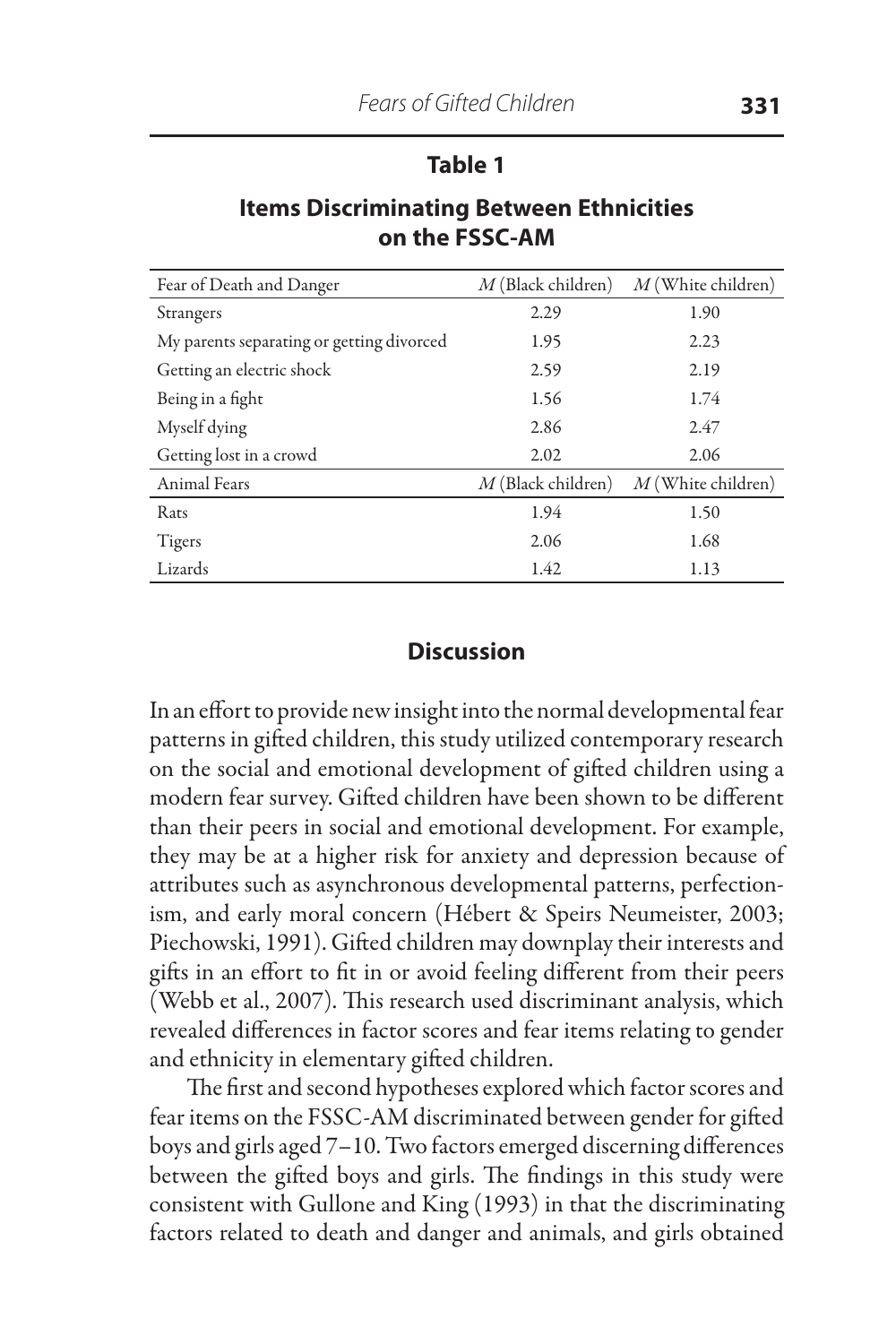higher mean scores on all fear items. The authors, similar to Ginsburg and Silverman (2000) and Gullone and King (1993), postulate that the gender differences are related, at least to a degree, to societal expectations for girls and boys. Items analysis was generated to assess which fear items within the statistically significant fear factors best discriminated between gifted boys and girls aged 7–10. Within the Fear of Death and Danger factor, six items were found to differentiate between gifted boys and girls: "strangers," "shootings," "having to fight in a war," "riots," "being threatened with a gun," and "gangs." For Animal Fears, "rats" and "snakes" were found to differentiate between fears of gifted boys and girls aged 7–10. Again, Gullone and King (1993) found that the items that most strongly discriminated between boys and girls included "rats," "spiders," "snakes," "mice," "creepy houses," "being alone," and "having bad dreams." The results in this study also paralleled older fear research that found boys to be more fearful of harm, bodily injury, school failure, nightmares, and imaginary creatures (Bamber, 1974, 1979; Cummings, 1944; Jersild & Holmes, 1935a; Jersild et al., 1933; Lapouse & Monk, 1959; Poznanski, 1973; Winker, 1949), adding further support to the consistency in findings.

It is noteworthy that four of the six items that differentiated between gifted boys and girls on the FSSC-AM were contemporary items Burnham (2005) added to the American version of the FSSC-II. Thus, four fears in this study were unique when compared to Gullone and King (1993). The four contemporary items were (a) "having to fight in war," (b) "gangs," (c) "shootings," and (d) "riots." The authors put forward the claim that the contemporary endorsements of the new items may relate to the societal changes and the climate of terror that youth face today. Certainly, gifted children could have a better grasp of the political and social climates than some of their peers.

The third and fourth hypotheses examined which factor scores on the FSSC-AM discriminated between ethnicity for gifted boys and girls aged 7–10. Black participants were predominantly from schools associated with low SES. Therefore, results are confounded and can only be speculative. Comparing the cutoff score of .46 to the standardized canonical discriminant function coefficients, the same factors that differentiated between genders, Fear of Death and Danger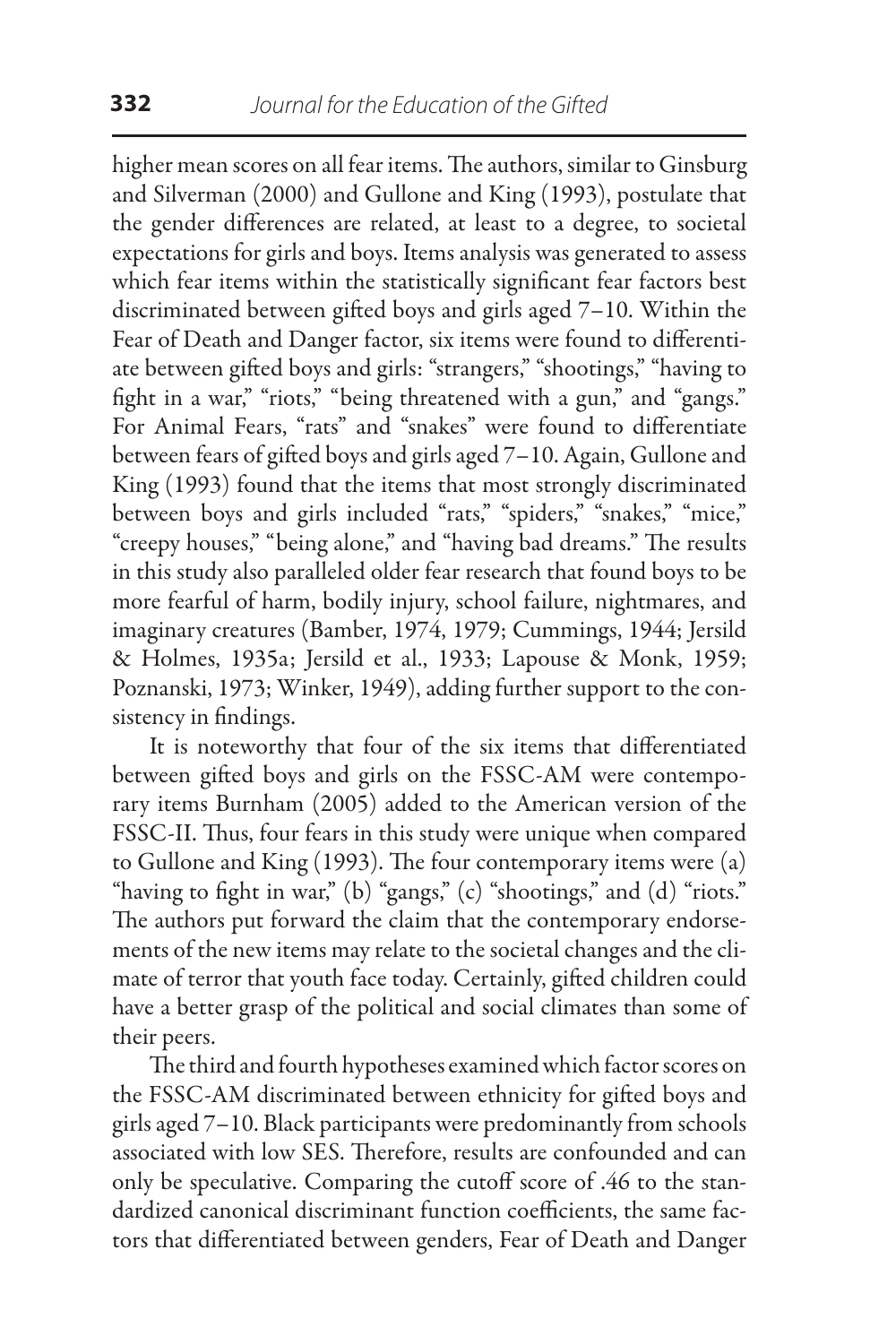and Animal Fears, were found to differentiate between the Black and White gifted children. These results were consistent with findings by Burnham and Lomax (in press-a, in press-b), which indicated Black children had significantly higher fear endorsements related to Animal Fears than White children. However, contrary to the study by Burnham and Lomax (in press-a) in which school and familyrelated fears also differentiated between Black and White children, the second differentiating factor in this study included the Fear of Death and Danger. In this study, the discriminating items included in the Death and Danger factor may suggest children from a lower SES background exhibit more concrete fears (Angelino et al., 1956; Bamber, 1974; Jersild & Holmes, 1935a; Jersild et al., 1933; Nalven, 1970). The item analysis exploring ethnicity effects revealed that within the Fear of Death and Danger factor, six items contributed to differences: "strangers," "my parents separating or getting divorced," "getting an electric shock," "being in a fight," "myself dying," and "getting lost in a crowd." Within Animal Fears, item analysis revealed three items contributed to differences between Black and White children. They were: "rats," "tigers," and "lizards."

Because research indicates gifted children exhibit developmental differences relative to their peers, it is important to determine how these children respond to fears in comparison to nongifted children in an effort to better understand and serve gifted children in school and community settings. Comparison was difficult in this study due to the paucity of research involving the fears of gifted children. This research offers a starting point. Further research is necessary to see if results are duplicated and can be generalized to larger populations.

### *Limitations*

There were limitations to this study. Because the participants were from two regions in one state, geographic limitations make generalizability difficult. Second, the definition of giftedness is defined by varying standards in different school systems. Also, while research on gifted children offers much-needed insight, few comparisons could be made due to of the lack of previous research (i.e., four previous studies). Finally, ethnicity differences were difficult to analyze because most of the Black children were from low-SES communi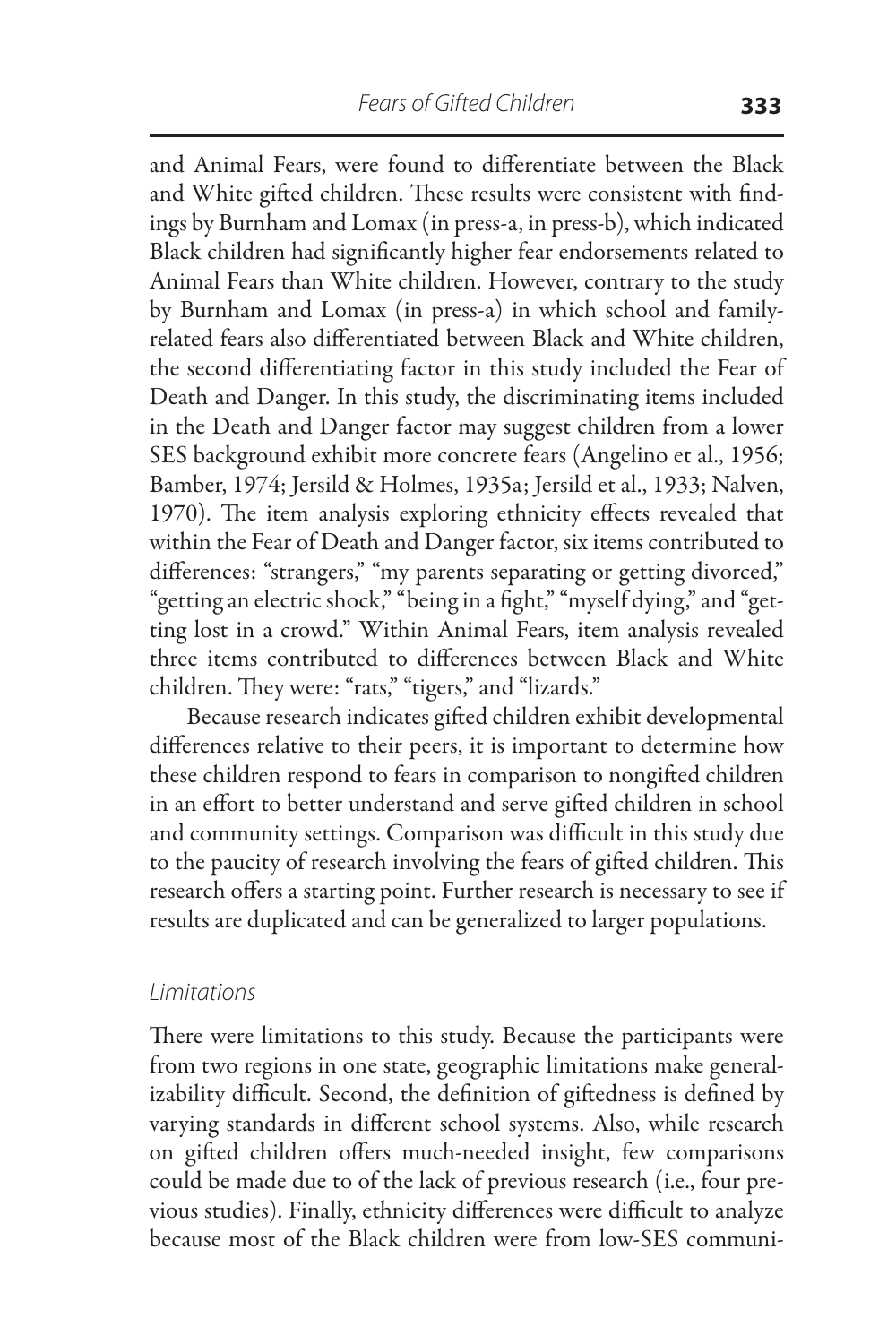ties, which as previously mentioned, appeared to confound analysis. Needed comparisons between gifted and nongifted students could not be done with this study.

## **Recommendations for Future Research**

This study sought to take a first step in developing contemporary normative data with gifted children. With new data, gifted children's fears can be compared more accurately to the fears of the general student population. Additional research focusing on frequency of fears among gifted children also will help to differentiate what is "normal" for this population.

Challenges remain in researching gifted children. This research included children only from two geographic regions in one state. Future research should include children from other regions of the U.S. to determine if the results can be generalized. Research also should attempt to collect data from more racially diverse groups. Additionally, research should be expanded to include children aged 11–18 to further investigate differences of gifted children in relation to their peers. Comparisons between gifted children and their peers would increase the understanding of differences for professionals who work with gifted children. Finally, children from urban, suburban, and rural locations should be considered.

#### **References**

- Adderholdt-Elliott, M. (1999). *Perfectionism: What's so bad about being too good?* Minneapolis, MN: Free Spirit.
- Angelino, H., Dollins, J., & Mech, E. V. (1956). Trends in the "fears and worries" of school children as related to SES and age. *Journal of Genetic Psychology, 89,* 263–276.
- Bamber, J. H. (1974). The fears of adolescents. *Journal of Genetic Psychology, 125,* 127–140.
- Bamber, J. H. (1979). *The fears of adolescents.* London: Academic Press.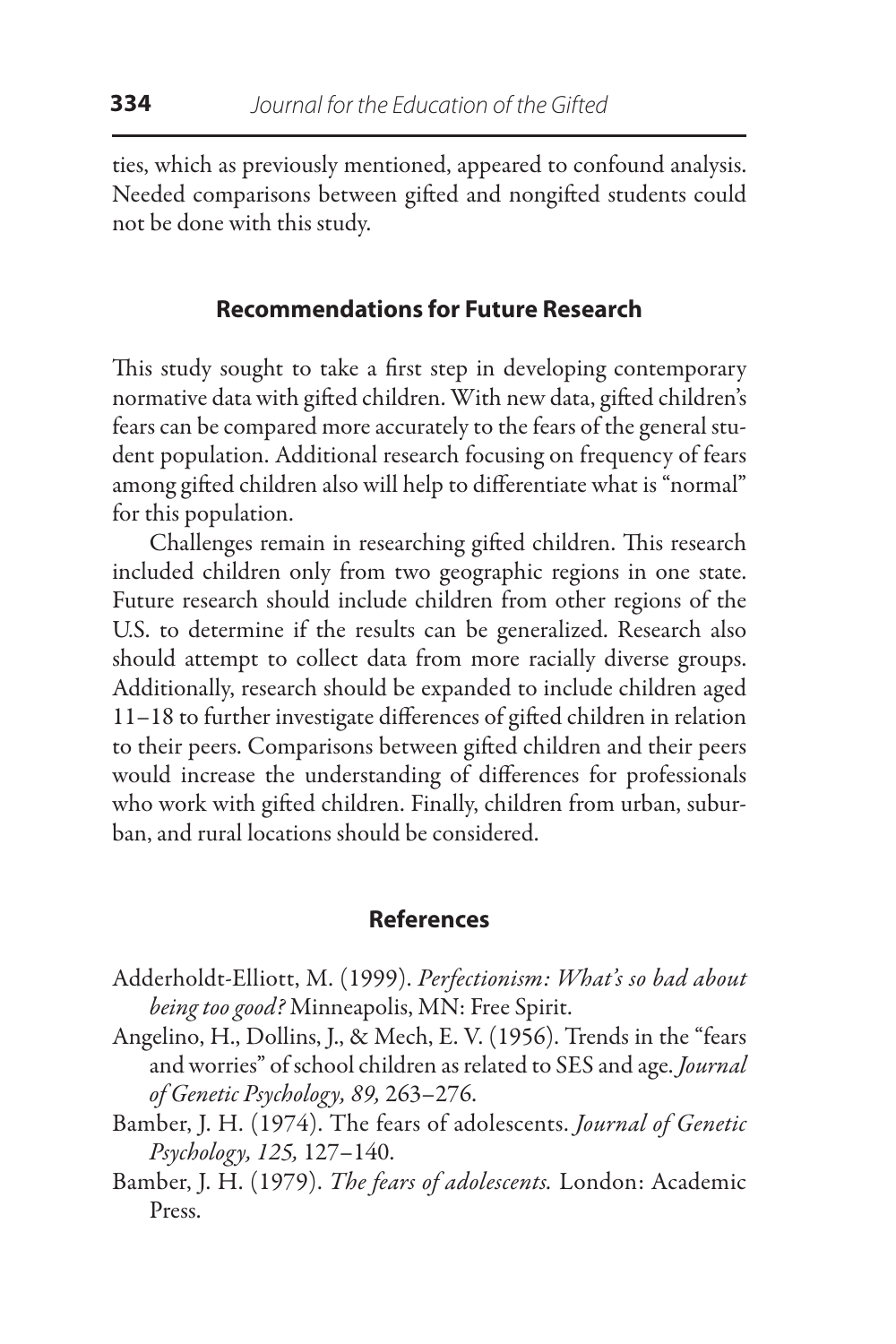- Burnham, J. J. (1995). *Validation of the Fear Survey Schedule for Children and Adolescents (FSSC-II) in the United States.* Unpublished doctoral dissertation, Auburn University.
- Burnham, J. J. (2005). Fears of children in the United States: An examination of the American Fear Survey Schedule with 20 new contemporary fear items. *Measurement and Evaluation in Counseling and Development, 38,* 78–91.
- Burnham, J. J., & Giesen, J. (2005). The American Fear Survey Schedule for Children (FSSC-AM): A confirmatory factors analysis with elementary, middle, and high school students. *Research in the Schools, 12,* 89–95.
- Burnham, J. J., & Gullone, E. (1997). The Fear Survey Schedule for Children-II: A psychometric investigation with American data. *Behaviour Research and Therapy, 35,* 165–173.
- Burnham, J., & Lomax, R. (in press-a). Examining ethnicity and fears of children and adolescents in the United States: Differences between Caucasian, African American, and Hispanic populations. *Journal of Counseling and Development.*
- Burnham, J., & Lomax, R. (in press-b). Investigating fears: Gender, age, and race/ethnicity differences among children and adolescents. *Journal of Counseling and Development.*
- Cooley-Quille, M., Boyd, R., Frantz, E., & Walsh, J. (2001). Data trends: Emotional and behavioral impact of exposure to community violence in inner-city adolescents. *Journal of Clinical Child Psychology, 30,* 199–206.
- Croake, J. W. (1969). Fears of children. *Human Development, 12,* 239–247.
- Cummings, J. D. (1944). The incidence of emotional symptoms in school children. *British Journal of Educational Psychology, 14,*  163–177.
- Dong, Q., Yang, B., & Ollendick, T. H. (1994). Fears in Chinese children and adolescents and their relations to anxiety and depression. *Journal of Child Psychology and Psychiatry and Allied Disciplines, 35,* 351–363.
- Erol, N., & Sahin, N. (1995). Fears of children and the cultural context: The Turkish norms. *European Child and Adolescent Psychiatry, 4,* 85–93.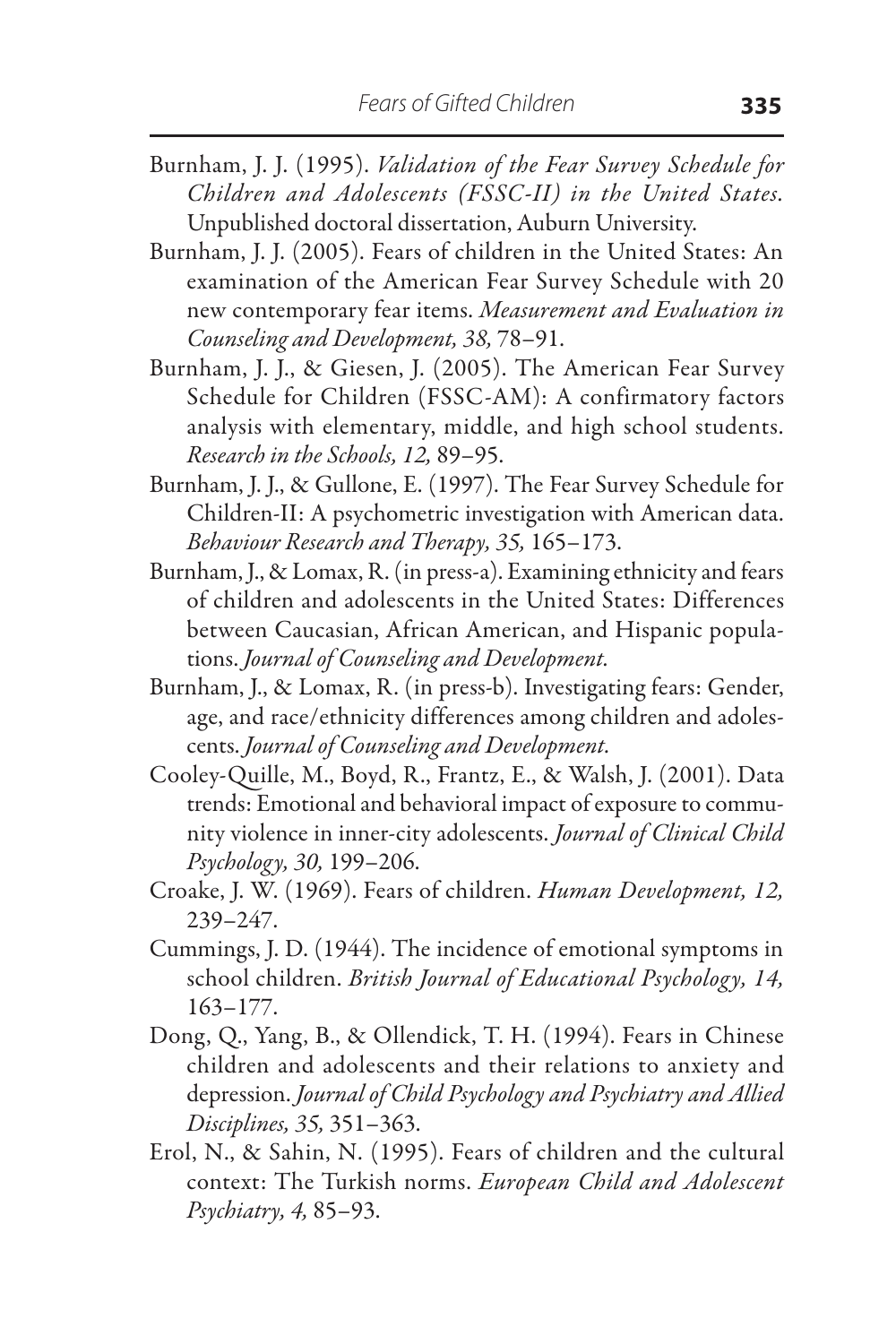- Ginsburg, G., & Silverman, W. (2000). Gender role orientation and fearfulness in children with anxiety disorders. *Journal of Anxiety Disorders, 14,* 57–67.
- Graziano, A. M., DeGiovanni, I. S., & Garcia, K. A. (1979). Behavioral treatment of children's fears: A review. *Psychological Bulletin, 86,* 804–830.

Gross, M. (1993). *Exceptionally gifted children.* London: Routledge.

- Gullone, E., Cummins, R., & King, N. J. (1996). Self-reported fears: A comparison study of youths with and without an intellectual disability. *Journal of Intellectual Disability Research*, *40,* 227– 240.
- Gullone, E., & King, N. J. (1992). Psychometric evaluation of a revised Fear Survey Schedule for Children and Adolescents. *Journal of Child Psychology and Psychiatry and Allied Disciplines, 33,* 987–998.
- Gullone, E., & King, N. J. (1993). The fears of youth in the 1990s: Contemporary normative data*. Journal of Genetic Psychology, 154,* 137–153.
- Gullone, E., & King, N. J. (1997). Three-year follow-up of normal fear in children and adolescents aged 7–18 years. *British Journal of Developmental Psychology, 15,* 97–111.
- Hébert, T., & Speirs Neumeister, K. L. (2003). Fostering the social and emotional development of gifted children through guided viewing of film. *Roeper Review, 25,* 17–21.
- Huberty, C. (1994). *Applied discriminant analysis.* New York: John Wiley & Sons.
- Jersild, A. T., & Holmes, F. B. (1935a). C*hildren's fears*. New York: Columbia University, Teacher's College.
- Jersild, A. T., & Holmes, F. B. (1935b). Some factors in the development of children's fears. *Journal of Experimental Education, 4,* 133–141.
- Jersild, A. T., Markey, F. V., & Jersild, C. L. (1933). *Children's fears, dreams, wishes, daydreams, likes, dislikes, pleasant, and unpleasant memories* (Child Development Monographs Vol. 12). New York: Columbia University Press.
- King, N. J., Mulhall, J., & Gullone, E. (1989). Fears in hearingimpaired and normally hearing children and adolescents. *Behavioral Research and Therapy, 27,* 577–580.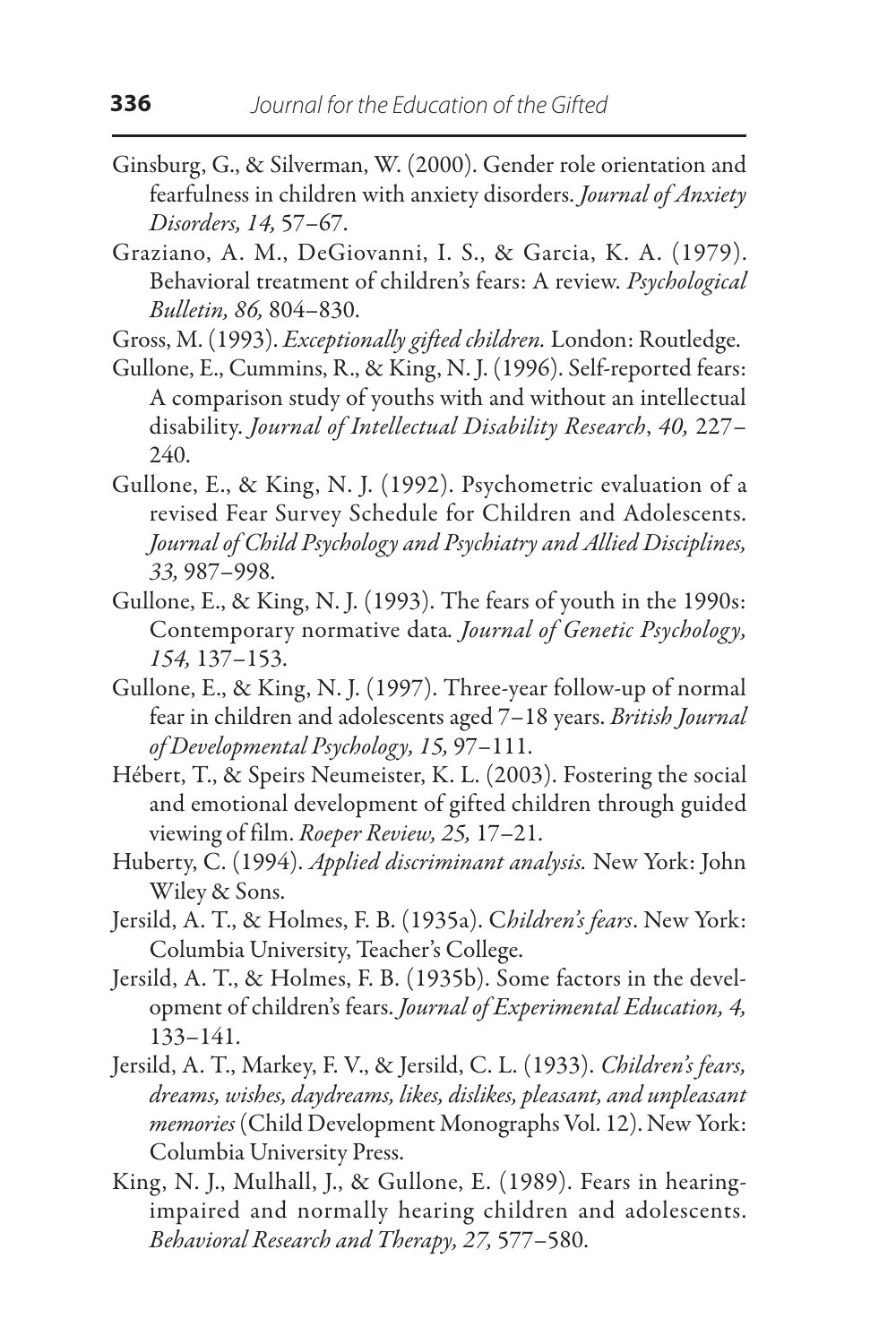- Lapouse, R., & Monk, M. A. (1959). Fears and worries in a representative sample of children. *American Journal of Orthopsychiatry, 29,* 803–818.
- Maurer, A. (1965). What children fear. *Journal of Genetic Psychology, 106,* 265–277.
- Nalven, F. B. (1970). Manifest fears and worries of ghetto vs. middleclass suburban children. *Psychological Reports, 27,* 285–286.
- Neihart, M., Reis, S. M., Robinson, N. M., & Moon, S. M. (2002). *The social and emotional development of gifted children: What do we know?* Waco, TX: Prufrock Press.
- Ollendick, T. H. (1983). Reliability and validity of the revised Fear Survey Schedule for Children (FSSC-R). *Behaviour Research and Therapy, 21,* 685–692.
- Ollendick, T. H., King, N., & Frary, R. (1989). Fears in children and adolescents: Reliability and generalizability across gender, age and nationality. *Behaviour Research and Therapy, 27,* 19–26.
- Ollendick, T. H., Matson, J. L., & Helsel, W. J. (1985). Fears in children and adolescents: Normative data. *Behavioral Research and Therapy, 23,* 465–467.
- Ollendick, T. H., Yang, B., Dong, Q., Xia, Y., & Lin, L. (1995). Perceptions of fear in other children and adolescents: The role of gender and friendship status. *Journal of Abnormal Child Psychology, 23,* 439–452.
- Ollendick, T. H., Yang, B., King, N., Dong, Q., & Akande, A. (1996). Fears in American, Australian, Chinese, and Nigerian children and adolescents: A cross-cultural study. *Journal of Child Psychology and Psychiatry and Allied Disciplines, 37,* 213–220.
- Piechowski, M. M. (1991). Emotional development and emotional giftedness. In N. Colangelo & G. Davis (Eds.), *Handbook of gifted education* (pp. 285–306). Needham Heights, MA: Allyn & Bacon.
- Powell, P. M., & Haden, T. (1984). The intellectual and psychosocial nature of extreme giftedness. *Roeper Review, 6,* 131–133.
- Poznanski, E. O. (1973). Children with excessive fears. *American Journal of Orthopsychiatry, 43,* 428–429.
- Pratt, K. C. (1945). A study of the "fears" of rural children. *Journal of Genetic Psychology, 67,* 179–194.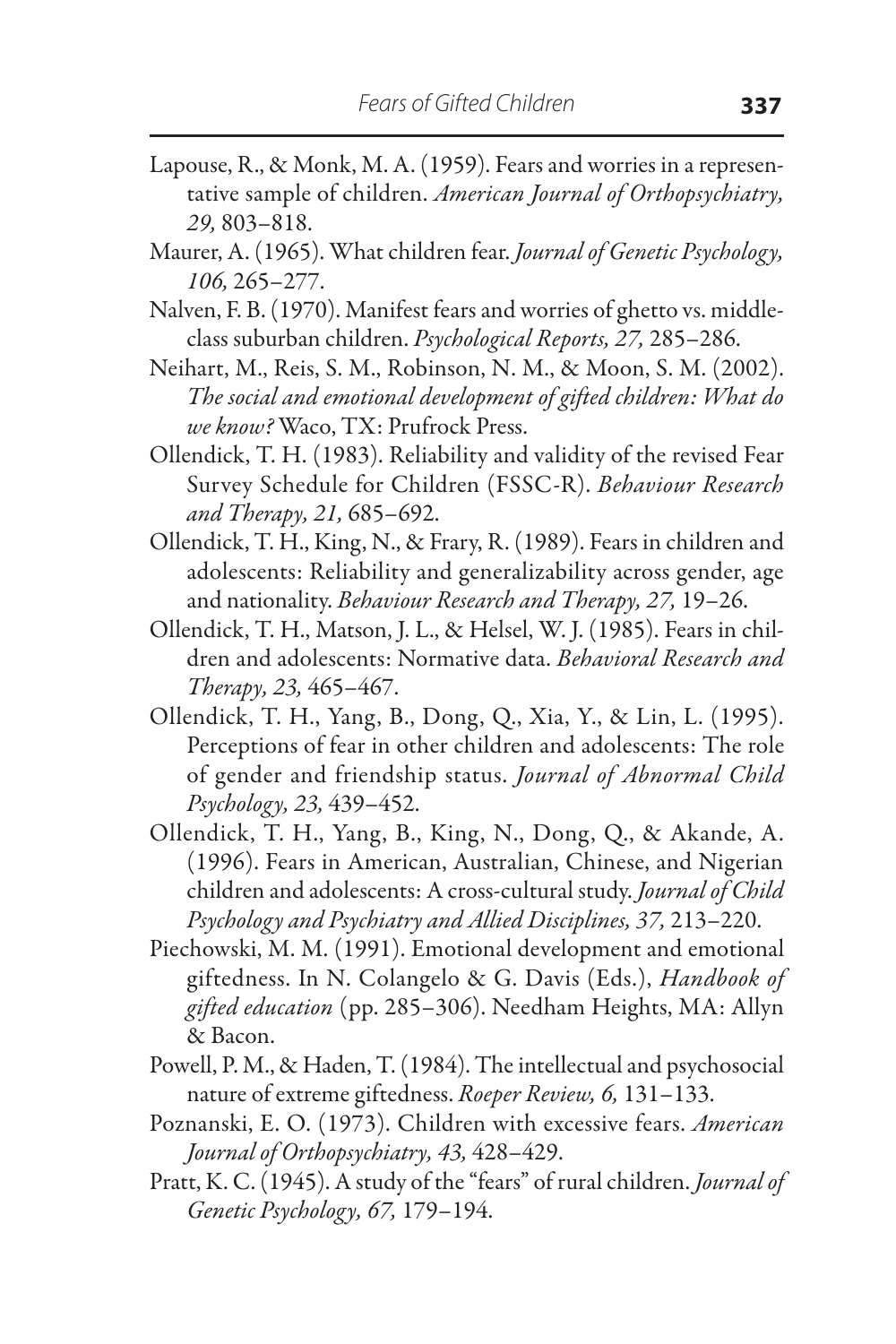- Scherer, M. W., & Nakamura, C. Y. (1968). A Fear Survey for Children (FSS-FC): A factor analytic comparison with manifest anxiety (CMAS). *Behaviour Research and Therapy, 6,* 173–182.
- Shore, G., & Rapport, M. (1998). The Fear Survey Schedule for Children-Revised (FSSC-R): Ethnocultural variations in children's fearfulness. *Journal of Anxiety Disorders, 12,* 437–461.
- Sidana, U. R. (1967). Socio-economic status of family and fear in children. *Journal of Psychological Research, 11,* 1–6.
- Silverman, L. K. (1995). Highly gifted children. In J. L. Genshaft, M. Birely, & C. L. Hollinger (Eds.), *Serving gifted and talented students: A resource for school personnel* (pp. 217–240). Austin, TX: Pro-Ed.
- Stevens, J. (1999). *Applied multivariate statistics for the social sciences* (3rd ed.). Hillsdale, NJ: Lawrence Erlbaum Associates.
- Stevenson, J., Batten, N., & Cherner, M. (1992). Fears and fearfulness in children and adolescents: A genetic analysis of twin data. *Journal of Child Psychology and Psychiatry and Allied Disciplines, 33,* 977–985.
- Webb, J. T., & Kleine, P. A. (1993). Assessing gifted and talented children. In J. Culbertson and D. Willis (Eds.), *Testing young children* (pp. 383–407). Austin, TX: Pro-Ed.
- Webb, J. T., Gore, J. L., Amend. E. R., & DeVries, A. R. (2007). *A parent's guide to gifted children.* Scottsdale, AZ: Great Potential Press.
- Whitmore, J. R., & Maker, C. J. (1985). *Intellectual giftedness in disabled persons.* Rockville, MD: Aspen.
- Winker, J. B. (1949). Age trends and sex differences in the wishes, identification, activities, and fears of children. *Child Development, 20,* 191–200.
- Wolman, B. (1978). *Children's fears.* New York: Grosset and Dunlap.

## **Author Note**

Correspondence should be addressed to Dr. Jacalyn G. Tippey, 8739 Inverness Place, Tuscaloosa, AL 35405; jtippey@gmail.com.